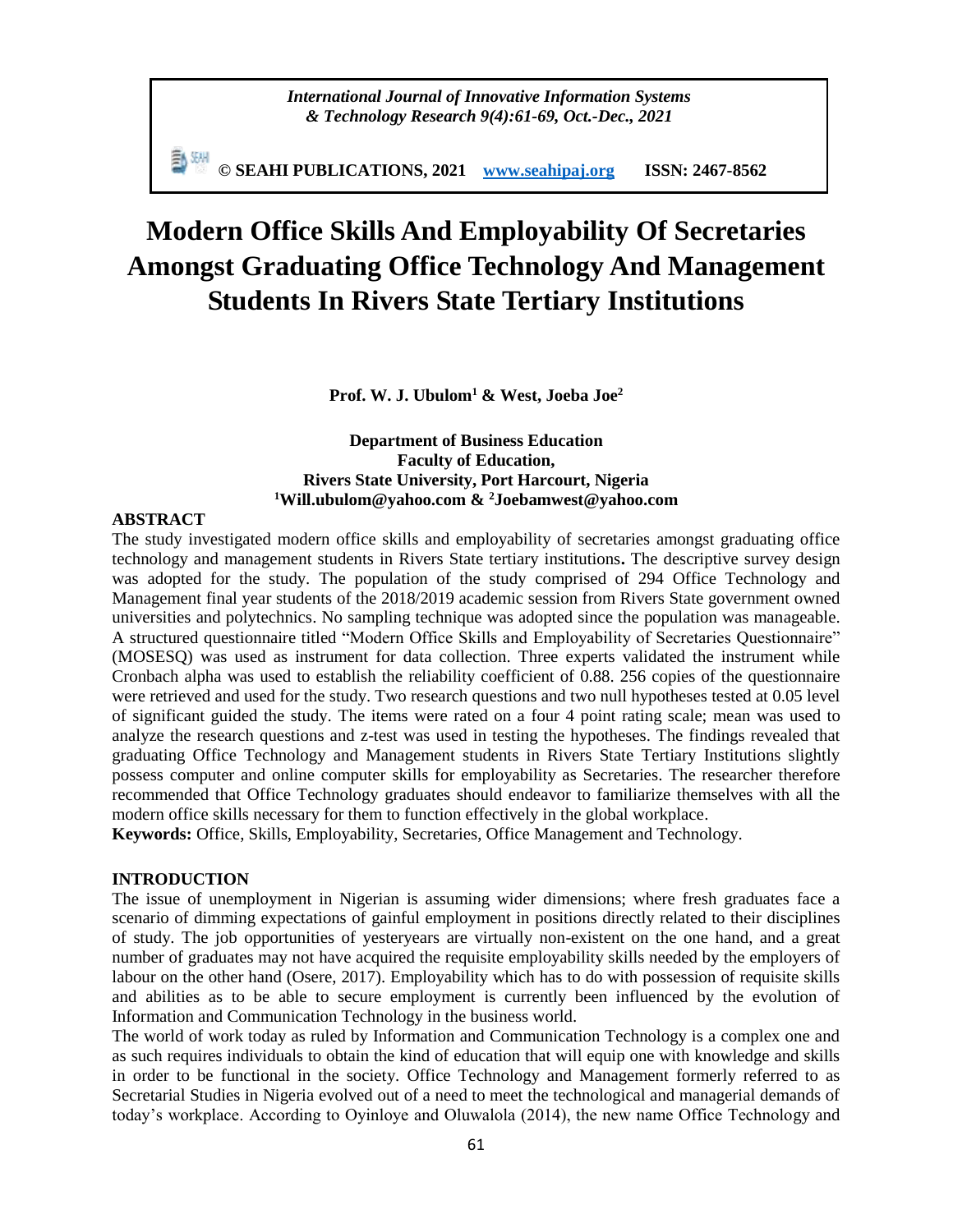Management was approved by the supervising body for Nigerian Polytechnics, National Board for Technical Education (NBTE) in 2004 and the programme was designed for two major reasons: first, as a response to the yearnings of the secretarial studies students and practitioners on the need to change the name of the programme as the former contents are only suitable for the traditional office environment. Secondly, and most importantly, as a result of the change in curriculum with more emphasis on Information and Communication Technology, managerial and entrepreneurial competencies so as to enrich the knowledge of the students and equip them with necessary skills needed in today's modern office environment. Uteh and Ihueukwumere (2013) asserted that the Office Technology and Management programme is structured to achieve the following grand objectives:

- 1. Equipping individuals with office secretarial skills.
- 2. Creating general entrepreneurship awareness in the students with a view to inculcating in them the right knowledge for productive purpose.
- 3. Laying foundations for advance studies.

Ahukannah (2008 as cited in Ovbiagele & Mgbonyebi, 2018, p. 71), further added that owing to the development in Information and Communication Technology, teachers in Office Technology and Management education are mandated to equip students with the following skills to ensure quality and also produce global graduates that can:

- 1. Provide office document and reports, using word processing.
- 2. Produce numerical information, using spreadsheets.
- 3. Produce office information in graphic form.
- 4. Manipulate access and retrieve information from computer based system.
- 5. Access a wealth of information in internet through the knowledge of webpage and
- 6. Manipulate office tools, and other modern technologies found in the virtual office.

Baba and Akaraha (2012) opined that Office Technology and Management is aimed at acquisition of appropriate skills, abilities and competencies both mental and physical as equipment for individual to live and contribute to the development of the society. Accordingly, Iwhuoha and Chiwen (2018) maintained that Office Technology and Management is a programme designed to equip students with Secretarial/Office skills for employment in various fields of endeavor. Okoro and Amagoh (2008 as cited in Oyedele & Fadare, 2018, p. 264) noted that Office Technology and Management is an efficient, effective, productive and functional education which leads itself to self-employment, self-reliance, paid employment and consequently self-actualization. Thus, the Office Technology and Management programme can be viewed as a training or education programme that ensures that an individual is impacted with the right skills and attitudes needed for transition from school to work and for advancement in the Office Technology and Management career path.

Skills are often referred as competencies. Okoro (2014) asserted that competencies are the minimum skills required of individuals who have participated in a course of programme. Ikelegbe (2016) viewed skill as expertness, aptitude and competences appropriate for a particular job. Skill has to do with expert knowledge and creative reasoning to a level of mastery. The relevance of skill acquisition in Office Technology and Management cannot be overemphasized. Skills and office competencies acquired in the programme prepares its recipients with multi-skills necessary to function efficiently in the modern office as required by employers. Analysts have argued that in Nigeria generally, the skills that job seekers possess do not match the needs and demands of employers (Oduwole, 2015) and Chigbuson, Timya and Silas (2018) revealed that employers of labour are of high demand of graduates that are work ready and who have intellectual capacity and are also equipped with Information and Communication Technology skills.

Agbongiasede (2014), outlined the following skills and office competencies need of Office Technology and Management to include, ability to use Information and Communication Technology equipment for communication, ability to manage information at the right time, ability to recognize and utilize office automation, ability to communicate effectively, using oral and written skills, ability to acquire management and supervisory skills, knowledge of accounts, costing and preparing financial statement, ability to acquire the knowledge of law and ability to recognize trends such as technological trends and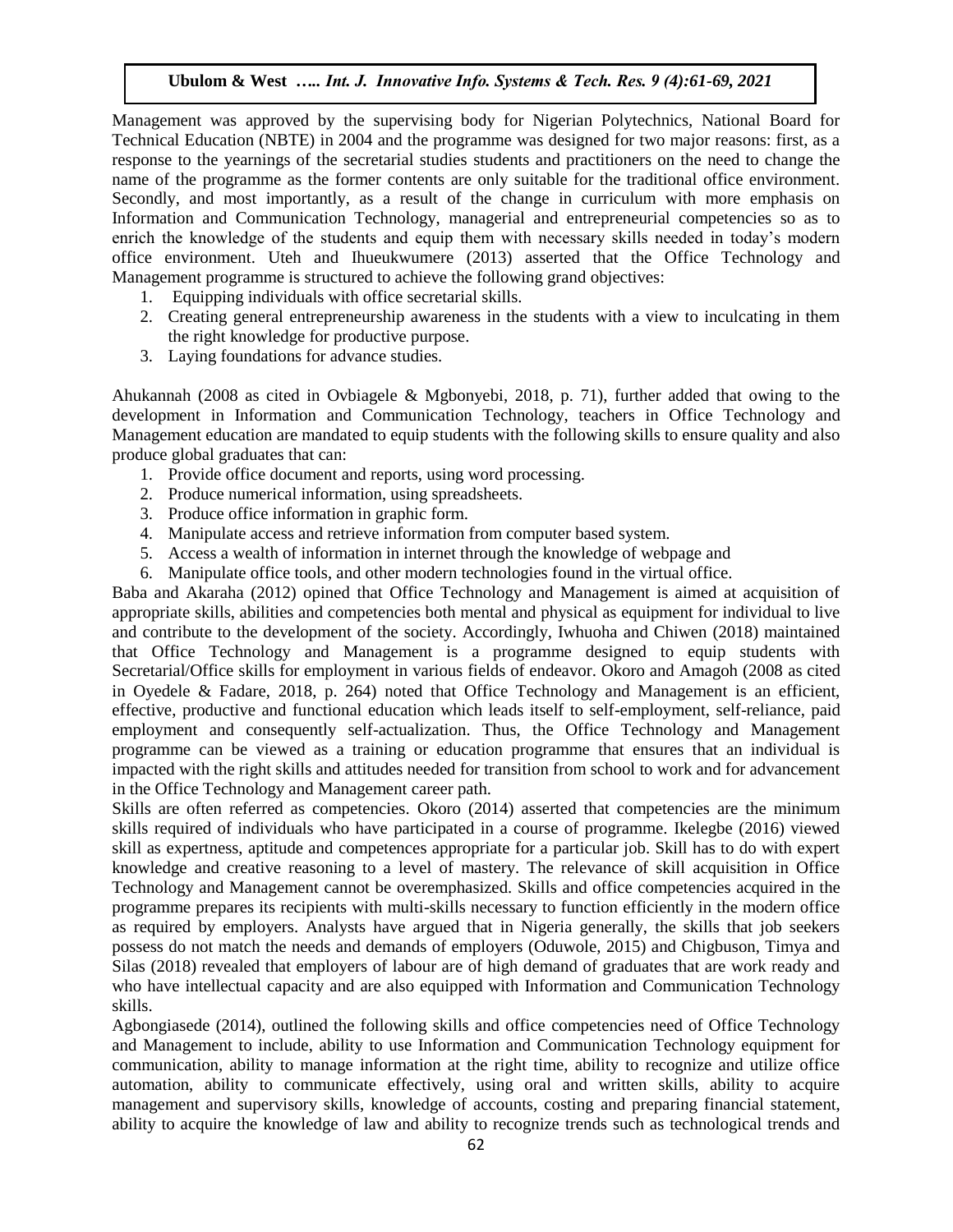government action amongst others. In achieving these skills, it is expected that certain modern office machines/facilities are used in teaching and learning in the Office Technology and Management programme. Amiaya (2016) listed the needed Information and Communication Technology facilities to include; radio set, television set, audio tape player/cassette and video players, projectors, satellites connection, sensor and other hardware and software, essential in delivery of instruction. According to Oyedele and Fadare (2018) the modern office technology needed for building skills through Office Technology and Management courses includes Information and Communication Technology hardware like radio set, television, telephone, computer, overhead projectors, electronic whiteboard, video tape recorder, filmstrip, CD-ROM, photocopier, scanner and Information and Communication Technology software such as Microsoft word, Microsoft power point, coral draw, database (Microsoft Access), Microsoft Excel, Web Page, chartroom, e-mail and internet.

These office technologies when used in teaching and learning in Office Technology and Management help build an efficient and skillful secretary for the word of work. Secretaries are individuals that are professionally trained in the management of information. Secretaries are found in virtually all business organizations and are responsible for the information management system which in recent time is been automated and requires the use of various Information and Communication Technology facilities. The rapid growth and affordability of Information and Communication Technologies have also resulted to a change in the role of a secretary in today's workplace. Ifejika (2015) opined that the roles of secretaries are no longer limited to typing, taking shorthand dictations, answering of telephone calls and processing of mails, but are now expected to be skilled in usage of more sophisticated technologies that could make work easier.

#### **Statement of the Problem**

The secretarial profession just like every other profession and human activities is been influenced by the development brought by Information and Communication Technology. Office Technology and Management is a deviation from the traditional method of processing and managing information. Currently, the business world has experienced so much transformation in terms of communication and transacting business; all to the credit of Information and Communication Technology. Thus, employers of labour are gravely in need of graduates that are skillful in the applications of these modern office technologies. Secretarial graduates with modern office skills are attractable and employable in the world of work.

Observation shows that there is continuous increase in the outcry on the kind of graduates our institutions chunks out; graduates' that are theoretically sound, with little or no modern office skills. Despite the introduction of Information and Communication Technology in all level of education and the transformation of the secretarial studies with improved Information and Communication Technology based curriculum to make students fit for the world of work in modern offices; students are still found to be lagging behind (Idele & Paul-Mgbeafulike, 2018; Soludo, 2012 as cited in Ifejika, 2015, p. 12) describing the Nigerian situation said unemployment is not a problem in Nigeria rather Nigerian graduates are not employable and they are misfit for today's workplace. This study therefore seeks to ascertain if the graduating Office Technology and Management students are employable as Secretaries.

#### **Purpose of the Study**

The purpose of this study was to examine modern office skills and employability of secretaries amongst graduating Office Technology and Management students in Rivers State Tertiary Institutions. Specifically, the study sought to;

- 1. Determine the computer skills possessed for employability as Secretaries amongst graduating Office Technology and Management students in Rivers State Tertiary Institutions.
- 2. Determine the computer-online skills possessed for employability as Secretaries amongst graduating Office Technology and Management students in Rivers State Tertiary Institutions.

## **Research Questions**

The following research questions guided the study:

1. What are the computer skills possessed for employability as Secretaries amongst graduating Office Technology and Management students in Rivers State Tertiary Institutions?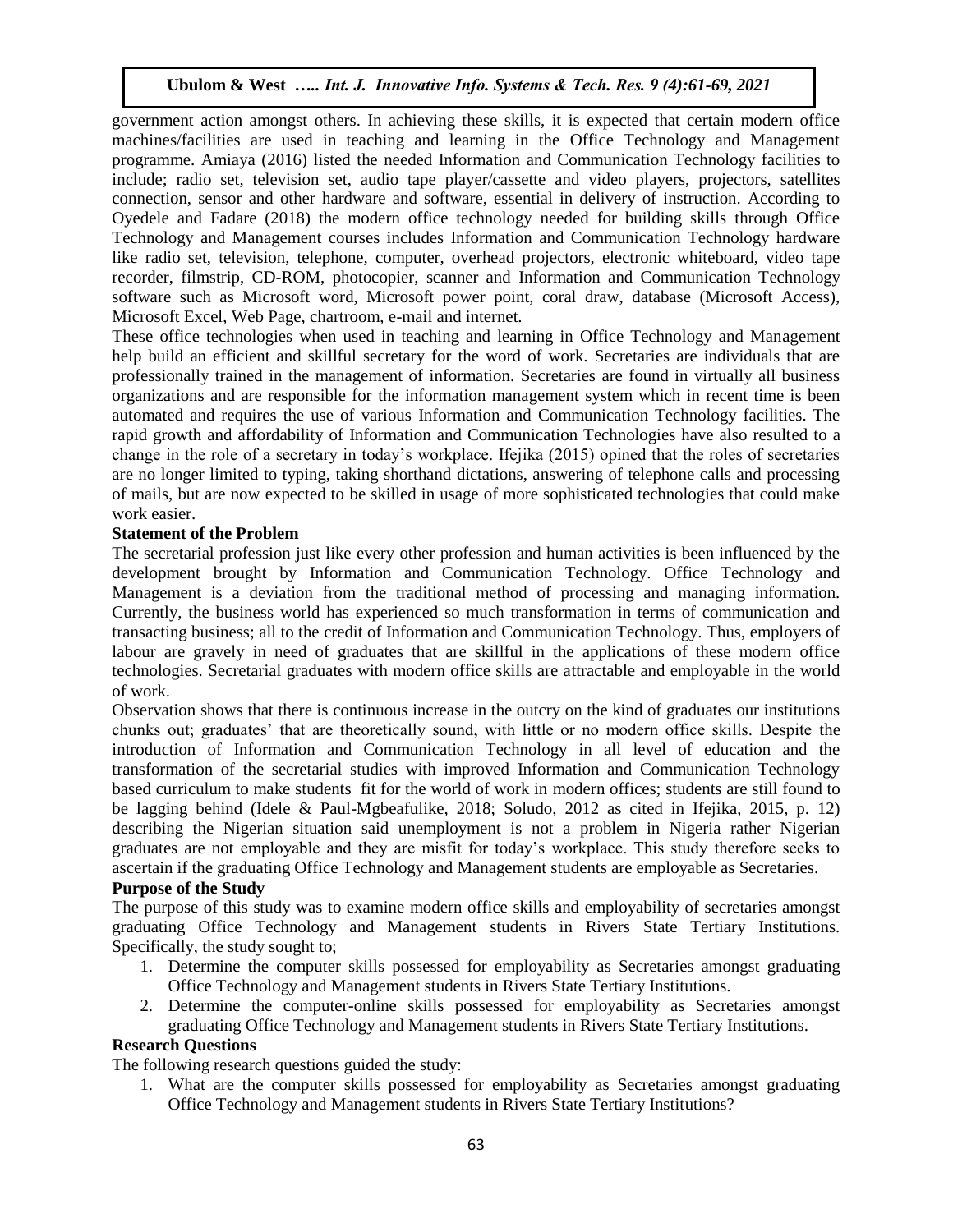2. What are the computer-online skills possessed for employability as Secretaries amongst graduating Office Technology and Management students in Rivers State Tertiary Institutions?

# **Hypotheses**

The following null hypotheses were tested:

- 1. There is no significant difference in the mean ratings of graduating Office Technology and Management students of Rivers State Universities and Rivers State Polytechnics on the computer skills possessed for employability as Secretaries.
- 2. There is no significant difference in the mean ratings of graduating Office Technology and Management students of Rivers State Universities and Rivers State Polytechnics on the computeronline skills possessed for employability as Secretaries.

## **METHODOLOGY**

**Table 1: Population Distribution**

This study adopted the descriptive survey research design and the population for the study comprised of 294 Office Technology and Management final year students of the 2018/2019 academic session from Rivers State government owned universities and polytechnics as indicated in the table below;

| S/N              | <b>INSTITUTIONS</b>                                   | <b>TOTAL OTM FINAL</b> |  |  |
|------------------|-------------------------------------------------------|------------------------|--|--|
|                  |                                                       | <b>YEAR STUDENTS</b>   |  |  |
|                  | Rivers State University, Port Harcourt                | 88                     |  |  |
| 2.               | Ignatius Ajuru University of Education, Port Harcourt | 40                     |  |  |
| 3.               | Captain Elechi Amadi Polytechnic, Port Harcourt       | 120                    |  |  |
| $\overline{4}$ . | Kenule Benson Polytechnic, Bori                       | 46                     |  |  |
| <b>TOTAL</b>     |                                                       | 294                    |  |  |

*Source: Institutions Departmental Offices, 2019.*

The entire population size was used for the study. The instrument for data collection was 20 itemstructured questionnaire titled "Modern Office Skills and Employability of Secretaries Questionnaire" (MOSESQ). The instrument provided response to the two research questions. Item 1-10 dealt with research question one, item  $11 - 20$  dealt with research question 2 in a 4-point rating scale of "Highly" Possessed" (HP) – 4 points, "Possessed" (P) – 3 points, "Slightly Possessed" (SP) – 2 points and "Not Possessed" (NP) – 1 point. To establish the validity of the instrument, the questionnaire was subjected to face and content validity by two experts in Office Technology and Management from the Department of Business Education and one expert in Measurement and Evaluation, all of Faculty of Education in Rivers State University. To ensure the consistency of the instrument, the Cronbach alpha method of reliability was adopted in establishing a reliability coefficient of 0.88. Only 256 copies of the questionnaire were retrieved and used for the study. The data analysis was done using the mean to analyze the research questions while z-test was used to test the hypotheses. The mean was obtained by the summation of all responses as assigned to a rating scale in an item divided by the total number of responses:  $4+3+2+1/4 =$ 2.50. The mean score of 2.50 and above indicated an agreement, while those below 2.50 indicated disagreement. Also, the decision rules for the hypotheses was that hypothesis with z-calculated value less than the z-critical table value of 1.96 was accepted whereas if it is greater than the critical table value it was rejected.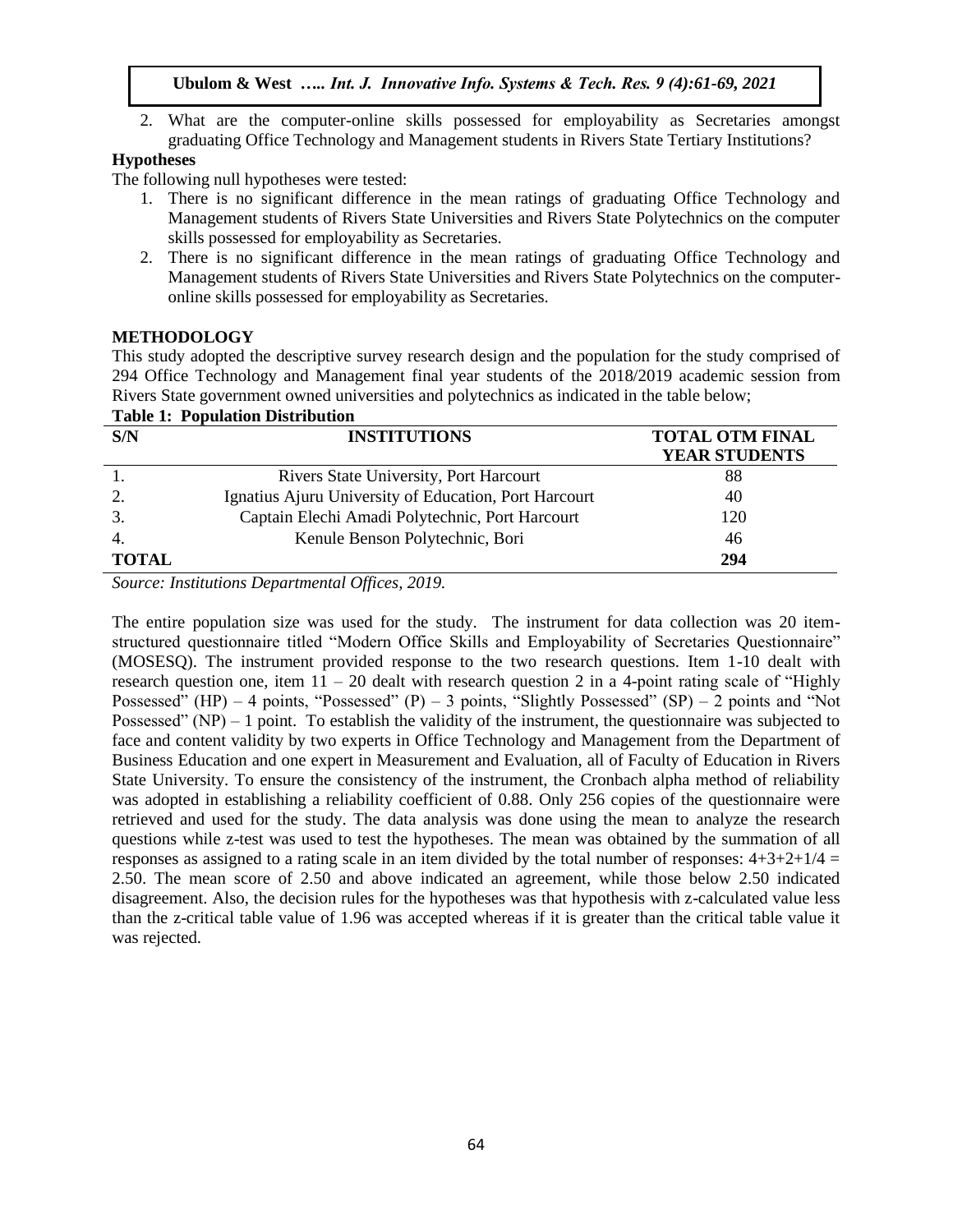#### **RESULTS**

**Research Question 1:** *What are the computer skills possessed for employability as Secretaries amongst graduating Office Technology and Management students in Rivers State Tertiary Institutions?*

**Table 2: Mean ratings on computer skills possessed for employability as Secretaries amongst graduating Office Technology and Management students in Rivers State Universities.** 

|                          |                                                           | <b>Universities</b> |              | <b>Polytechnics</b> |              |              |              |                |
|--------------------------|-----------------------------------------------------------|---------------------|--------------|---------------------|--------------|--------------|--------------|----------------|
| S/n                      | <b>Statements</b>                                         | 122                 |              | 134                 |              |              |              |                |
|                          |                                                           | <b>Mean</b>         | Sd           | <b>Mean</b>         | Sd           | G/Mean       | G/Sd         | <b>Remarks</b> |
| $\mathbf{1}$             | Ability to produce<br>text document                       | 2.77                | 0.29         | 2.68                | 0.33         | 2.73         | 0.31         | ${\bf P}$      |
| $\overline{2}$           | Ability to save<br>document                               | 2.79                | 0.84         | 2.75                | 0.26         | 2.77         | 0.55         | ${\bf P}$      |
| 3                        | Ability to view and<br>delete documents<br>Ability to use | 2.82                | 0.43         | 2.79                | 0.83         | 2.81         | 0.63         | ${\bf P}$      |
| $\overline{\mathcal{L}}$ | Microsoft excel<br>package                                | 2.28                | 0.98         | 2.20                | 0.44         | 2.24         | 0.71         | SP             |
| 5                        | Ability to use<br>PowerPoint package                      | 2.43                | 0.34         | 2.36                | 0.23         | 2.39         | 0.29         | SP             |
| 6                        | Ability to use<br>scanners.                               | 2.36                | 0.56         | 2.33                | 0.36         | 2.35         | 0.46         | SP             |
| $\overline{7}$           | Ability to use<br>electronic keyboard<br>Ability to make  | 2.89                | 0.56         | 2.86                | 0.42         | 2.88         | 0.46         | ${\bf P}$      |
| 8                        | designs using<br>CorelDraw                                | 2.34                | 0.44         | 2.29                | 0.65         | 2.32         | 0.55         | SP             |
| 9                        | Ability to use<br>photocopier                             | 2.49                | 0.34         | 2.44                | 0.28         | 2.47         | 0.31         | SP             |
| 10                       | Ability to use<br>projector<br><b>Grand Mean/SD</b>       | 2.46<br>2.33        | 0.32<br>0.51 | 2.41<br>2.28        | 0.30<br>0.41 | 2.44<br>2.31 | 0.31<br>0.46 | SP<br>SP       |

*Source: Field data 2019.*

The data in Table 2 showed that items 1, 2, 3 and 7 with mean scores of 2.73, 2.77, 2.81 and 2.88 were rated high. This implied that the respondents agreed that they possess the ability to produce text document; ability to save document; ability to view and delete documents and ability to use electronic keyboard. On the other hand, items 4, 5, 6, 8, 9, and 10 with mean scores of 2.24, 2.39, 2.35, 2.32, 2.47 and 2.44 were rated below average, which implied that the respondents agreed that they slightly possess the ability to use Microsoft excel package; ability to use PowerPoint package; ability to use scanners; ability to make designs using CorelDraw; ability to use photocopier and ability to use projector. However, the grand mean of 2.32 indicated that graduating Office Technology and Management students in Rivers State Tertiary Institutions slightly possess computer skills for employability as Secretaries.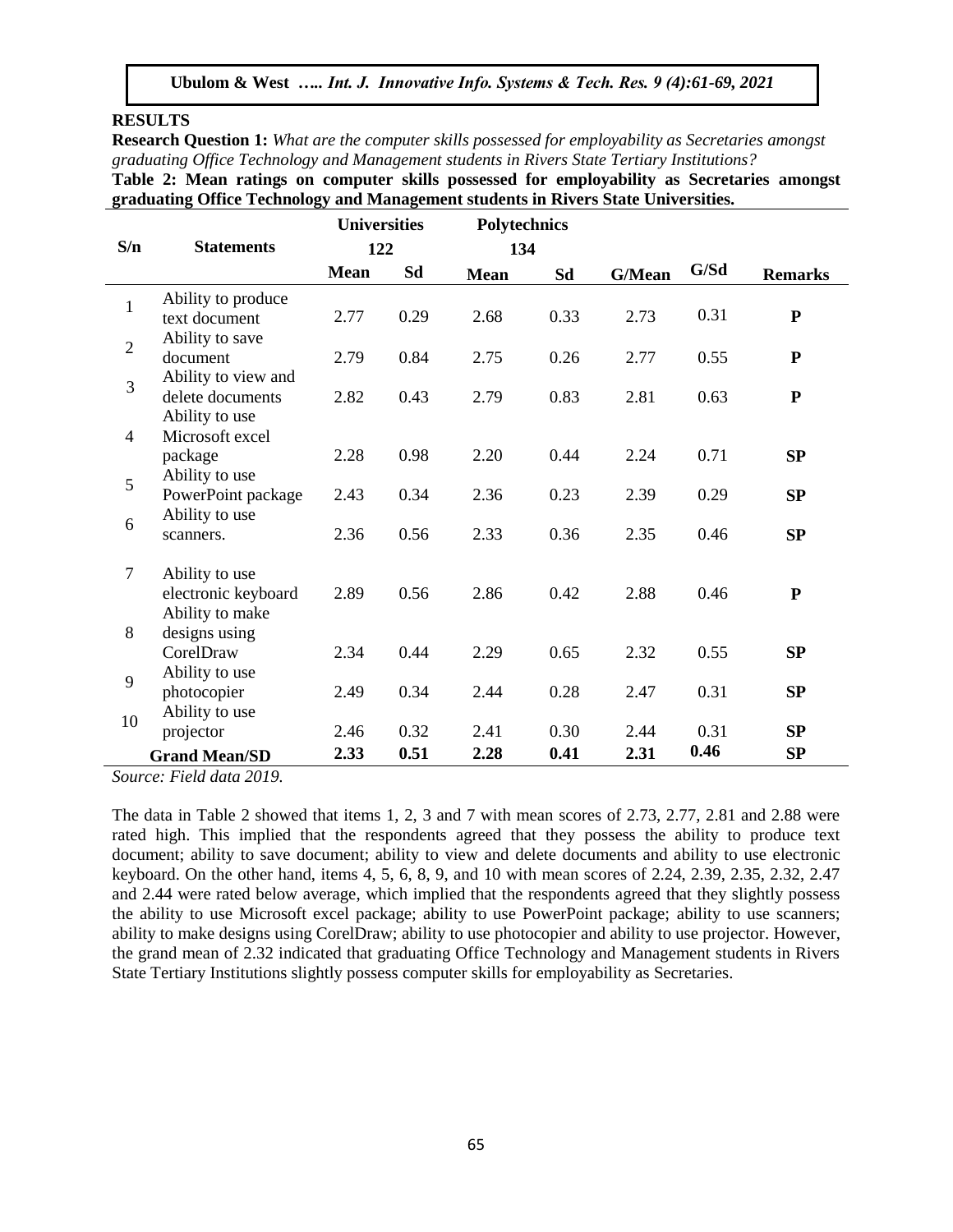**Research Question 2:** *What are the online computer skills possessed for employability as Secretaries amongst graduating Office Technology and Management students in Rivers State Tertiary Institutions?* **Table 3: Mean ratings on online computer skills possessed for employability as Secretaries amongst graduating Office Technology and Management students in Rivers State Universities.** 

|     |                                                          | <b>Universities</b> |      | <b>Polytechnics</b> |      |        |      |                |
|-----|----------------------------------------------------------|---------------------|------|---------------------|------|--------|------|----------------|
| S/n | <b>Statements</b>                                        | 122                 |      | 134                 |      |        |      |                |
|     |                                                          | <b>Mean</b>         | Sd   | <b>Mean</b>         | Sd   | G/Mean | G/Sd | <b>Remarks</b> |
| 11  | Ability to send<br>electronic mails                      | 2.52                | 0.51 | 2.50                | 0.36 | 2.51   | 0.44 | ${\bf P}$      |
| 12  | Ability to use<br>mobile phones                          | 3.57                | 0.67 | 3.55                | 0.41 | 3.56   | 0.54 | HP             |
| 13  | Ability use social<br>networks<br>Ability to upload      | 2.51                | 0.43 | 2.50                | 0.38 | 2.51   | 0.41 | ${\bf P}$      |
| 14  | information into the<br>net                              | 2.22                | 0.51 | 2.20                | 0.48 | 2.21   | 0.49 | SP             |
| 15  | Ability to use search<br>engines<br>Ability to do online | 2.20                | 0.34 | 2.18                | 0.30 | 2.19   | 0.32 | SP             |
| 16  | transactions                                             | 2.01                | 0.21 | 2.00                | 0.19 | 2.01   | 0.20 | SP             |
| 17  | Ability to use chat<br>apps                              | 2.55                | 0.36 | 2.52                | 0.33 | 2.54   | 0.35 | ${\bf P}$      |
| 18  | Ability to do video<br>conferencing                      | 2.00                | 0.18 | 2.00                | 0.11 | 2.00   | 0.15 | SP             |
| 19  | Ability to browse<br>and download from<br>net            | 2.11                | 0.40 | 2.10                | 0.39 | 2.11   | 0.39 | SP             |
| 20  | Ability to<br>interconnect systems                       | 1.98                | 0.29 | 1.90                | 0.22 | 1.94   | 0.26 | SP             |
|     | <b>Grand Mean/SD</b>                                     | 2.37                | 0.39 | 2.35                | 0.32 | 2.36   | 0.36 | SP             |

*Source: Field data 2019.*

The data in Table 3 showed that items 11, 12, 13 and 17 with mean scores of 2.51, 3.56, 2.51 and 2.54 were rated high. This implied that the respondents agreed that they possess the ability to send electronic mails; ability to use mobile phones; ability to use social network and ability to use chat apps. On the other hand, items 14, 15, 16, 18, 19, and 20 with mean scores of 2.21, 2.19, 2.01, 2.00, 2.11 and 1.94 were rated below average, which implied that the respondents agreed that they slightly possess the ability to upload information into the net; ability to use search engines; ability to do online transactions; ability to do video conferencing; ability to browse and download from net and ability to interconnect systems. However, the grand mean of 2.36 indicated that graduating Office Technology and Management students in Rivers State Tertiary Institutions slightly possess online computer skills for employability as Secretaries.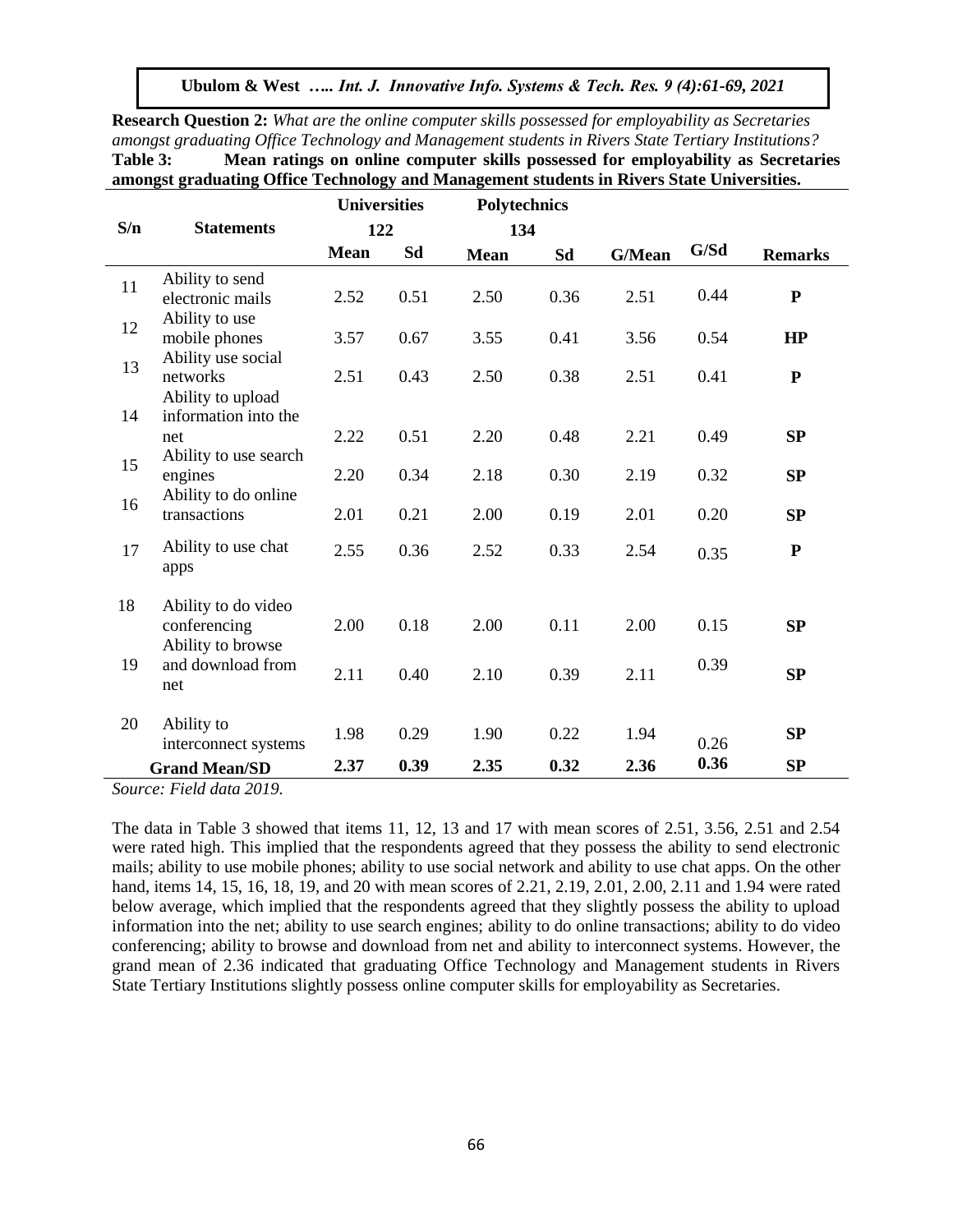#### **Hypothesis 1**

There is no significant difference in the mean ratings of graduating Office Technology and Management students of Rivers State Universities and Rivers State Polytechnics on the computer skills possessed for employability as Secretaries.

**Table 4: z-test result on computer skills possessed for employability as Secretaries amongst graduating Office Technology and Management students**

| <b>Respondents</b>        | N   | <b>Mean</b> | Std.<br>Dev. | Df  | z- Cal<br>Value | z- Crit<br>Value | L/Sig | <b>Decision</b> |
|---------------------------|-----|-------------|--------------|-----|-----------------|------------------|-------|-----------------|
| Universities              | 122 | 2.33        | 0.51         |     |                 |                  |       |                 |
|                           |     |             |              | 254 | 0.86            | 1.67             | 0.05  | Accepted        |
| Polytechnics              | 134 | 2.28        | 0.41         |     |                 |                  |       |                 |
| Source: Field Data, 2019. |     |             |              |     |                 |                  |       |                 |

Table 4 above revealed a z-calculated value of 0.86 which is less than the standard z-critical value of 1.67; thus, the null hypothesis was accepted. The result therefore is that there is no significant difference in the mean ratings of graduating Office Technology and Management students of Rivers State Universities and Rivers State Polytechnics on the computer skills possessed for employability as Secretaries.

#### **Hypothesis 2**

There is no significant difference in the mean ratings of graduating Office Technology and Management students of Rivers State Universities and Rivers State Polytechnics on the online computer skills possessed for employability as Secretaries.

**Table 5: z-test result on online computer skills possessed for employability as Secretaries amongst graduating Office Technology and Management students**

| <b>Respondents</b>        | N   | <b>Mean</b> | Std. | Df  | z- Cal       | z- Crit | L/Sig | <b>Decision</b> |
|---------------------------|-----|-------------|------|-----|--------------|---------|-------|-----------------|
|                           |     |             | Dev. |     | <b>Value</b> | Value   |       |                 |
| Universities              | 122 | 2.37        | 0.39 |     |              |         |       |                 |
|                           |     |             |      |     |              |         |       |                 |
|                           |     |             |      | 254 | 0.45         | 1.67    | 0.05  | Accepted        |
|                           |     |             |      |     |              |         |       |                 |
| Polytechnics              | 134 | 2.35        | 0.32 |     |              |         |       |                 |
| Source: Field Data, 2019. |     |             |      |     |              |         |       |                 |

Table 5 above revealed a z-calculated value of 0.45 which is less than the standard z-critical value of 1.67; thus, the null hypothesis was accepted. The result therefore is that there is no significant difference in the mean ratings of graduating Office Technology and Management students of Rivers State Universities and Rivers State Polytechnics on the online computer skills possessed for employability as Secretaries.

#### **DISCUSSION OF FINDINGS**

One of the findings of this study was that the respondents agreed that that they possess the ability to produce text document; ability to save document; ability to view and delete documents and ability to use electronic keyboard but slightly possess the ability to use Microsoft excel package; ability to use PowerPoint package; ability to use scanners; ability to make designs using CorelDraw; ability to use photocopier and ability to use projector; this indicated that the respondents slightly possess computer skills for employability as Secretaries. This finding agrees with Oduwole (2015) who argued that in Nigeria generally, the skills that job seekers possess do not match the needs and demands of employers. This might be as a result of the continuous use of traditional methods of teaching which has to do with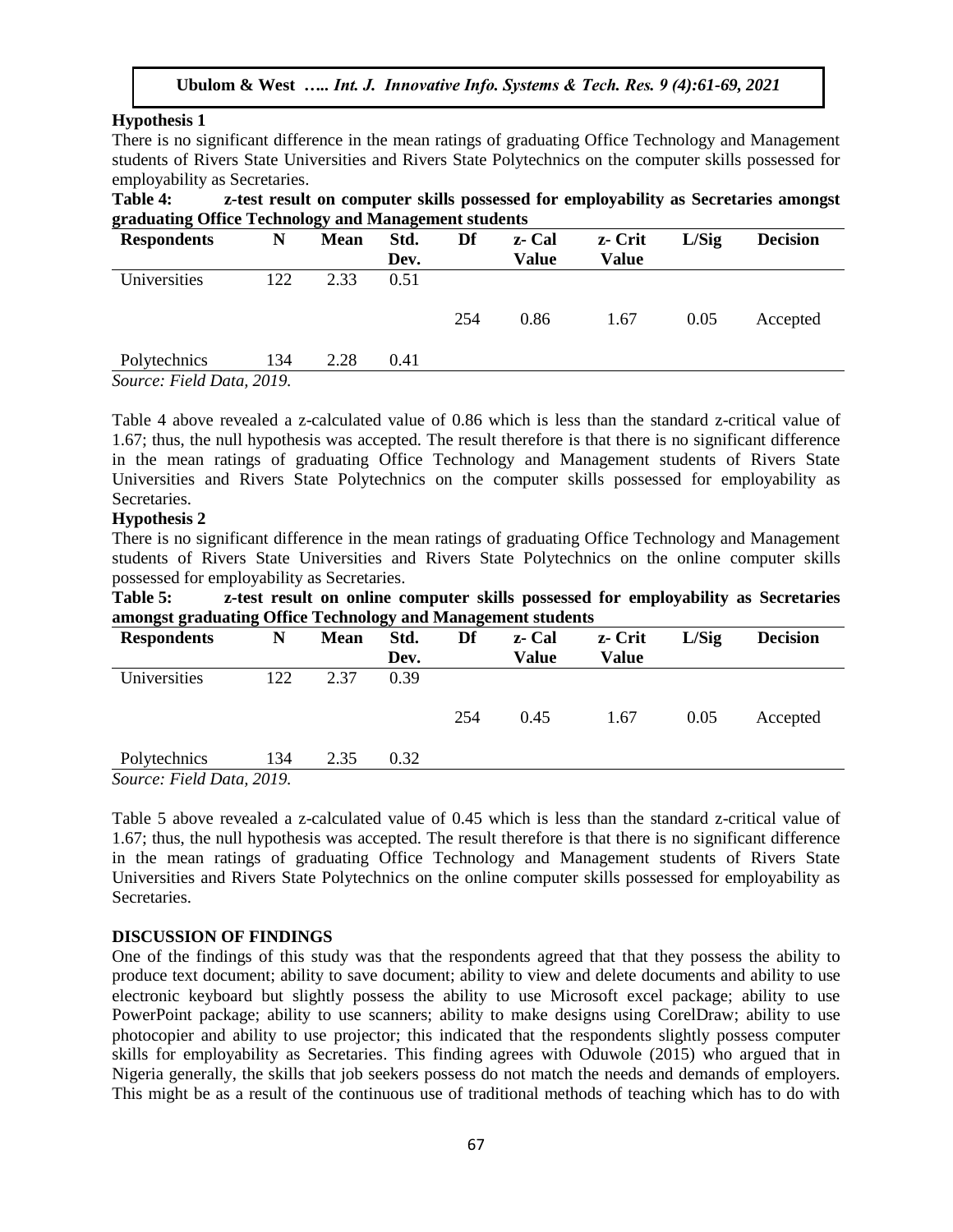talk and chalk. If graduates of Office Technology and Management desire to secure jobs as secretaries, then they must possess highly the modern office skills that are required in automated office.

The study also revealed that the respondents agreed that they possess the ability to send electronic mails; ability to use mobile phones; ability to use social network and ability to use chat apps but slightly possess the ability to upload information into the net; ability to use search engines; ability to do online transactions; ability to do video conferencing; ability to browse and download from net and ability to interconnect systems. This indicated that the respondents slightly possess online computer skills for employability as Secretaries. This finding aligns with Idele and Paul-Mgbeafulike (2018) who asserted that despite the introduction of Information and Communication Technology in all level of education and the transformation of the secretarial studies with improved Information and Communication Technology based curriculum to make students fit for the world of work in modern offices; students are still found to be lagging behind.

# **CONCLUSION**

Office Technology and Management is an efficient, effective, productive and functional education which leads to self-employment, self-reliance, paid employment and consequently self-actualization. Office Technology and Management is a training or education programme that ensures that individuals are impacted with the right skills and attitudes needed for transition from school to work and for advancement in the Office Technology and Management career path. However, this study shows that graduating students of Office Technology and Management are lagging behind in terms of possession of the required modern office skills. The advent of Information and Communication Technology has brought about increase in demand of technologically skilled employees by employers of labour. To be employable as secretary, prospective employees' needs to possess the requisite computer and online computer skills which seems not to be possessed by Office Technology and Management students in the institutions studied.

## **RECOMMENDATIONS**

Based on the findings of this study, the following recommendations were made;

- 1. Office Technology graduates should endeavor to familiarize themselves with all the modern office skills necessary for them to function effectively in the global workplace.
- 2. Government should provide enough funds to equip tertiary institutions with relevant Information and Communication Technology resources and connect the laboratories with internet for practical instructional delivery as this will help students possess the requisite computer skills.

## **REFERENCES**

- Agbongiasede, E.E. (2014). Office technology and management curriculum in polytechnic: *A appraisal. Nigeria Journal of Business Education*. *1*(3), 30 – 36.
- Amiaya, A.O. (2016). Availability and utilization of new technology in business education for teaching office technology and management in Delta State Polytechnics. *Nigerian Journal of Business Education*. 3(2), 64-72.
- Baba, E. I. & Akaraha, C. U. (2012). Adequacy of educational resources for office technology and management programme in polytechnics in Kogi State. *Business Education Journal 8*(2), 198 – 208.
- Chigbuson, A. J., Timya, N., & Silas, T. N. (2018). Information and communication technology skills needed by office technology and management students for self-sustenance and national development. *Nigerian Journal of Business Education, 5*(2), 206 – 213.
- Idele, E. F. & Paul-Mgbeafulike, V. S. (2018). Strategies for improving quality use of ICT tools in office technology and management programme in polytechnics in delta state for national development. *Nigerian Journal of Business Education, 5*(2), 206 – 213.
- Ifejika, L. C. (2015). Career readiness of the office technology and management students in polytechnics in Anambra, Ebonyi and Enugu states, Nigeria. *Unpublished MEd Thesis*, Department